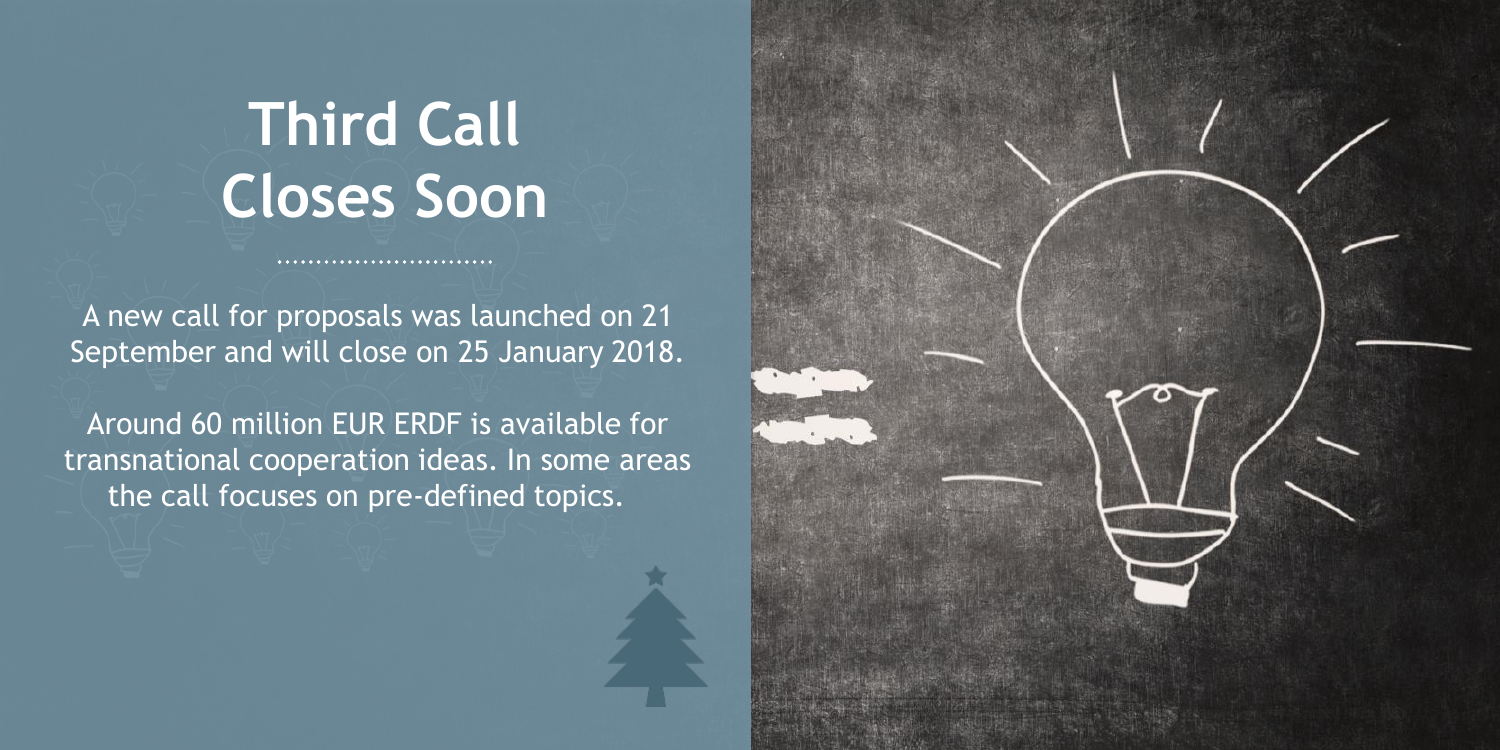

# **Third Call Webinars for Applicants**

Are you planning to submit a project proposal in the third call and want to get guidance and advice on how to improve the quality of your application?

Then have a look at a series of short webinars that will guide you through the project and budget development basics.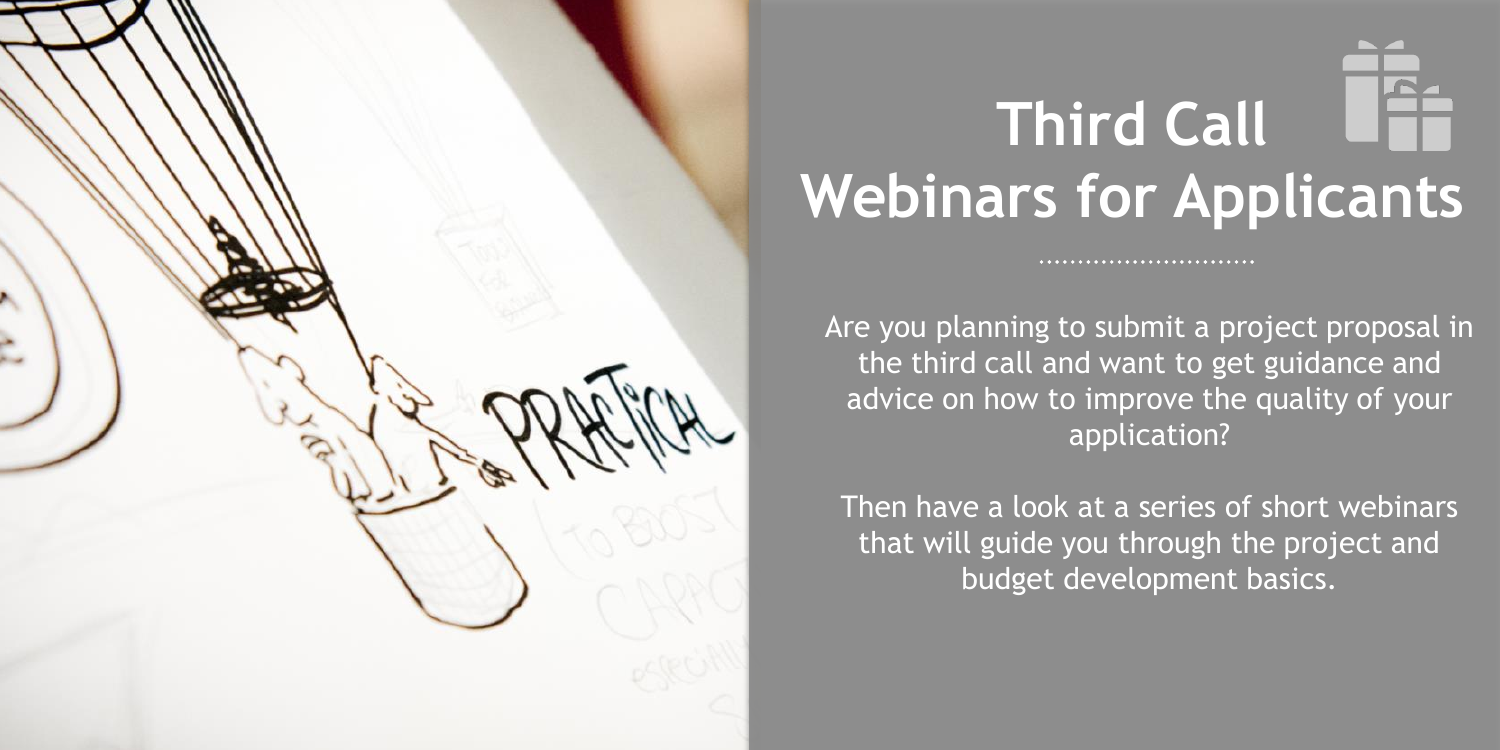### **Third Call Q&A Webinar**

............................

Do you still have some unanswered questions about applying with us? Then join our Q&A webinar that gives you an opportunity to post your question live and get an instant answer.

You can also send us your questions via e-mail to info@interreg-central.eu (until 18 December) with "Q&A Webinar" in the subject line.

#### 19 December 2017 |10.00 - 11.30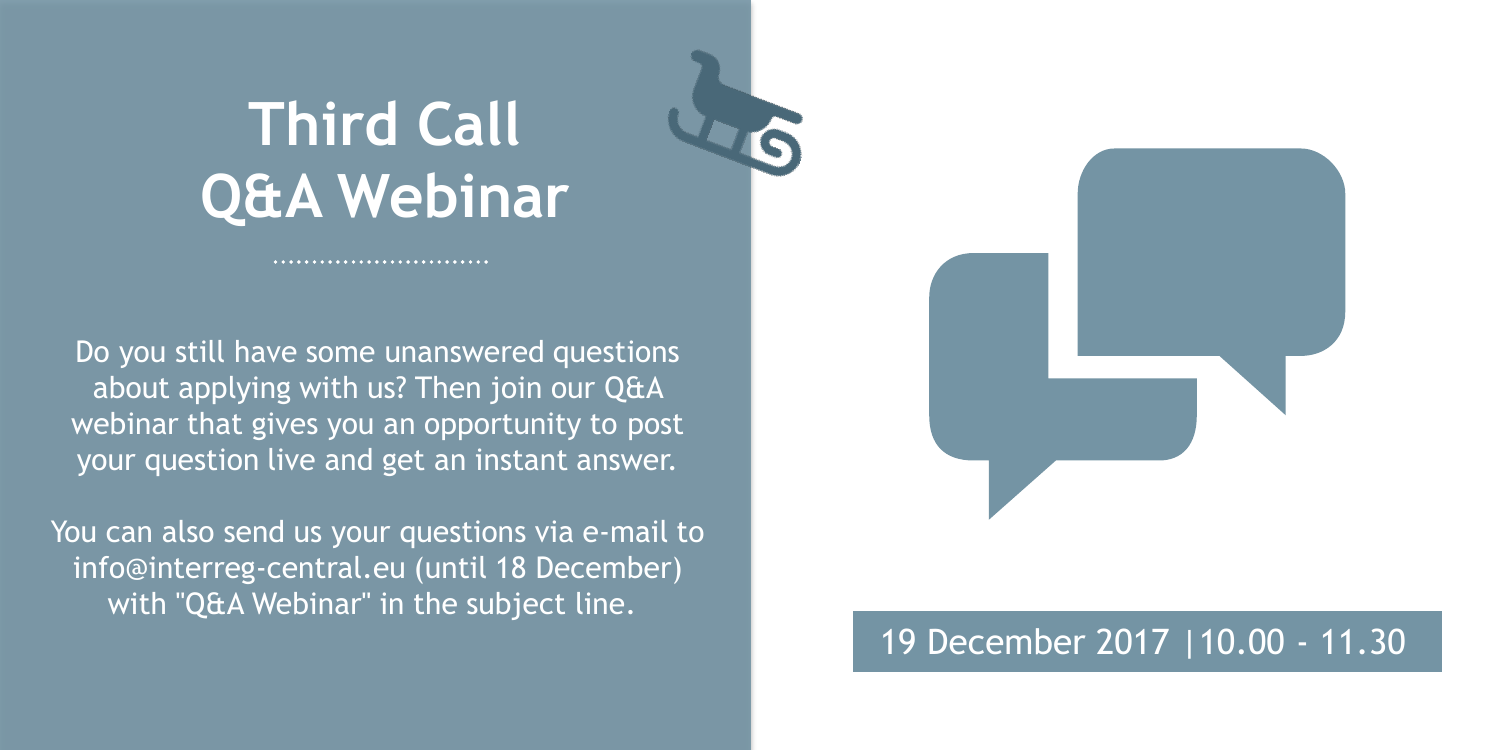## **Third Call Online Partner Search**

If you are still searching for relevant partners to realise your project idea, our Interreg CENTRAL EUROPE Community is a helpful online tool for building your partnership.

 $04\approx$ 

...........................

The free online community will also help those who want to join an existing partnership.